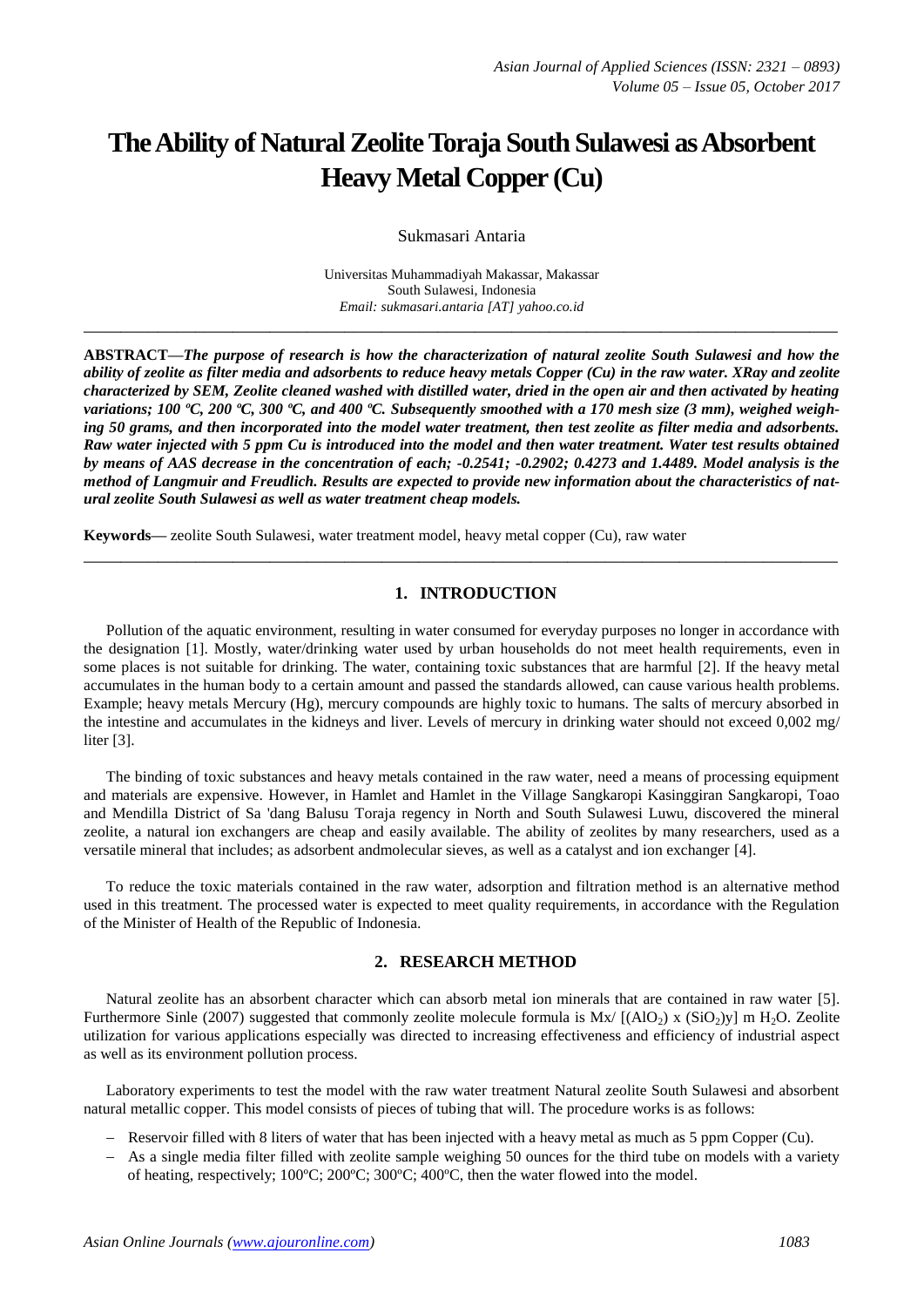- Counted start time contact to produce 1 liter of clean water.
- Processed water was tested by means of AAS (Atomic Absorption Spectrophotometer) Type Shimadzu AA-7000 so that the absorbance values obtained results and the actual concentration decreased.

Laboratory experiments to examine the ability of zeolites to absorb heavy metal content in the water is performed by using a Water Treatment models consist of 4 (four) pieces of tubing that will be filled by water with water which injected with 5 ppm heavy metals copper (Cu) in Fig. 1.



**Figure 1**: Water treatment models

The research activities include several stages, namely, test samples of raw water, the physical, chemical, and biological tests. Then zeolite is activated (cleaned). Furthermore, the test of water quality processing model with filter media South Sulawesi natural Zeolite is performed. At this stage the preparation and collecting observational material is performed such as raw water sampling, Natural Zeolite sampling in North Toraja Regency, then laboratory equipment is prepared.

Before the raw water is treated with zeolite, earlier laboratory test is conducted to determine the quality of the raw water to be treated.

## **3. RESULT AND DISCUSSION**

#### 3.1 *Raw water sample*

This research is using water samples from three locations namely: the water of the Jeneberang River. Laboratory examination is conducted to examine heavy metal contain level. The laboratory experiments using pure water has been given by additional content of heavy metals such Cu (Copper).

## 3.2 *Characterizations*

Zeolite samples are characterized by XRay Difraction type Rigaku Miniflex II and Scanning Electron Microscope – Energy Dispersive Spectroscopy (SEM-EDX) type TESCAN 3 VEGA (Fig. 2 and Fig. 3). Activation zeolite is conducted with: Activation by heating (T);  $100^{\circ}$  C,  $200^{\circ}$  C,  $300^{\circ}$  C, and  $400^{\circ}$  C. Processing samples of raw water with zeolite filter media (Table 1,2,3 and 4).

| Table 1. Activation by Heating 100°C Zeolite 100°C |                             |                         |  |
|----------------------------------------------------|-----------------------------|-------------------------|--|
| Variations<br>Activation                           | <b>Concentration Actual</b> | Time Reduc-<br>tion(dt) |  |
| $100^{\circ}$ C                                    | $-0.2541$                   | 180                     |  |
| 200°C                                              | $-0,2902$                   | 180                     |  |
| 300°C                                              | 0,4273                      | 180                     |  |
| 400°C                                              | 1.4489                      | 180                     |  |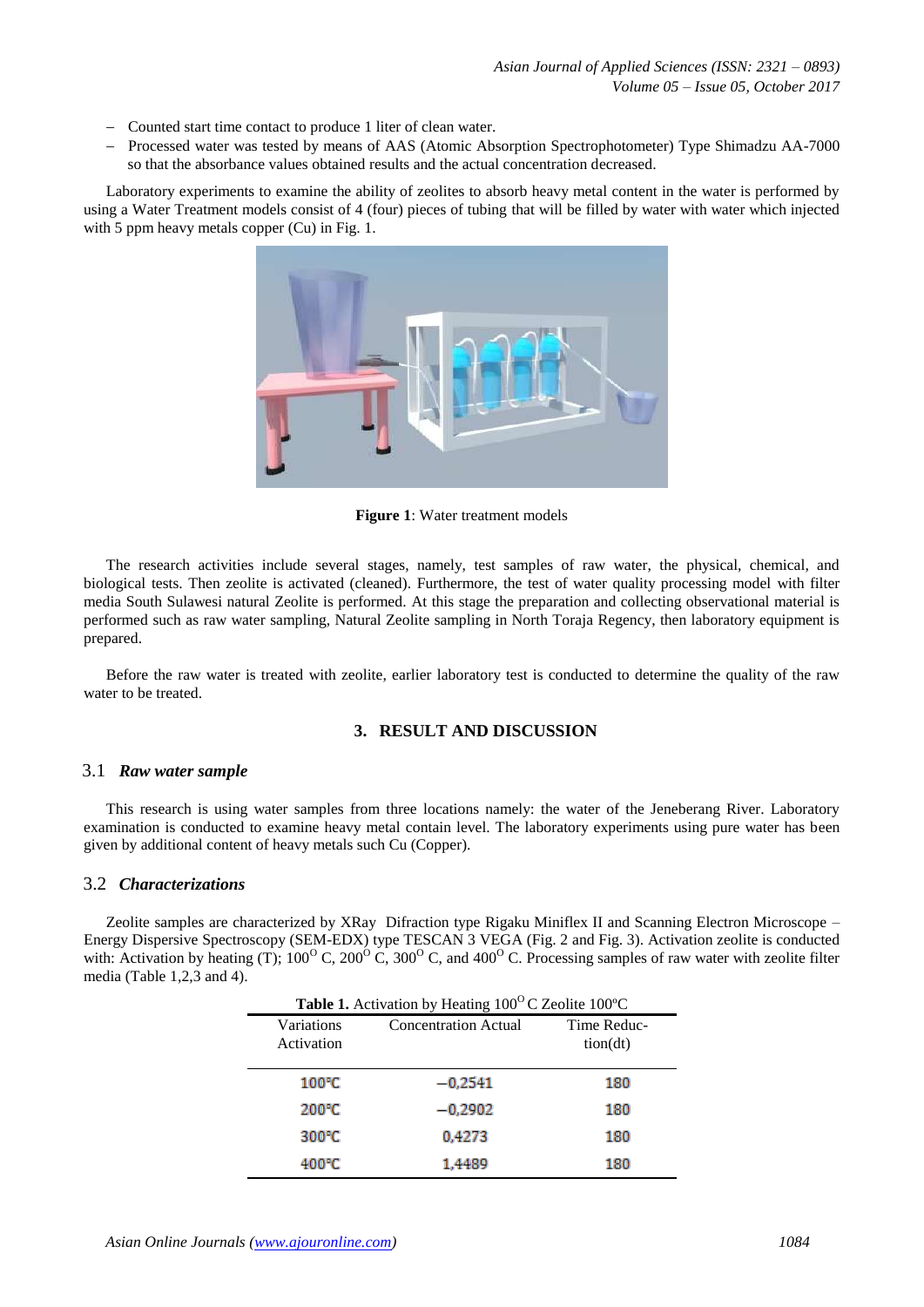| <b>Table 2.</b> Treasured by Heading 200 $\sim$ Econic 200 $\sim$<br><b>Phase name</b> | $Content(\% )$ |
|----------------------------------------------------------------------------------------|----------------|
| Quartz, syn                                                                            | 90(30)         |
| Potassium Chloride                                                                     | 3.9(12)        |
| Zeolite $P$ , $(Na)$                                                                   | 5.7(18)        |

**Table 2.** Activation by Heating 200<sup>°</sup>C Zeolite 200<sup>°</sup>C

| <b>Table 3.</b> Activation by Heating $300^{\circ}$ C Zeolite $300^{\circ}$ C |               |  |
|-------------------------------------------------------------------------------|---------------|--|
| <b>Phase name</b>                                                             | $content(\%)$ |  |
| quartz low HP, syn                                                            | 2.98(11)      |  |
| Muscovite-2M1                                                                 | 71.1(10)      |  |
| Zeolite P, $(Na)$                                                             | 25.9(4)       |  |
|                                                                               |               |  |

Table 4. Activation by Heating 400°C Zeolite 400°C

| <b>Phase name</b>                                                         | $content(\%)$ |
|---------------------------------------------------------------------------|---------------|
| Quartz low, syn                                                           | 66.1(15)      |
| Muscovite-2M1                                                             | 20(2)         |
| Zeolite F (Na), Pentasodium tecto-<br>pentaalumopentasilicate nonahydrate | 13.9(6)       |

| <b>Table 5.</b> Absorbance and Decrease the Actual Concentration |                 |  |
|------------------------------------------------------------------|-----------------|--|
| <b>Phase name</b>                                                | content( $\%$ ) |  |
| Quartz, syn                                                      | 45(10)          |  |
| Albite, ordered                                                  | 26(5)           |  |
| potassium tecto-alumotrisilicate                                 | 9(3)            |  |
| Zeolite Nu- $6(2)$ , Silicon dioxide                             | 2.5(5)          |  |
| Muscovite-2M1                                                    | 14(5)           |  |
| Sodalite                                                         | 3.1(7)          |  |



**Figure 2**. Characterized by X-Ray Difraction Type Rigaku Miniflex II